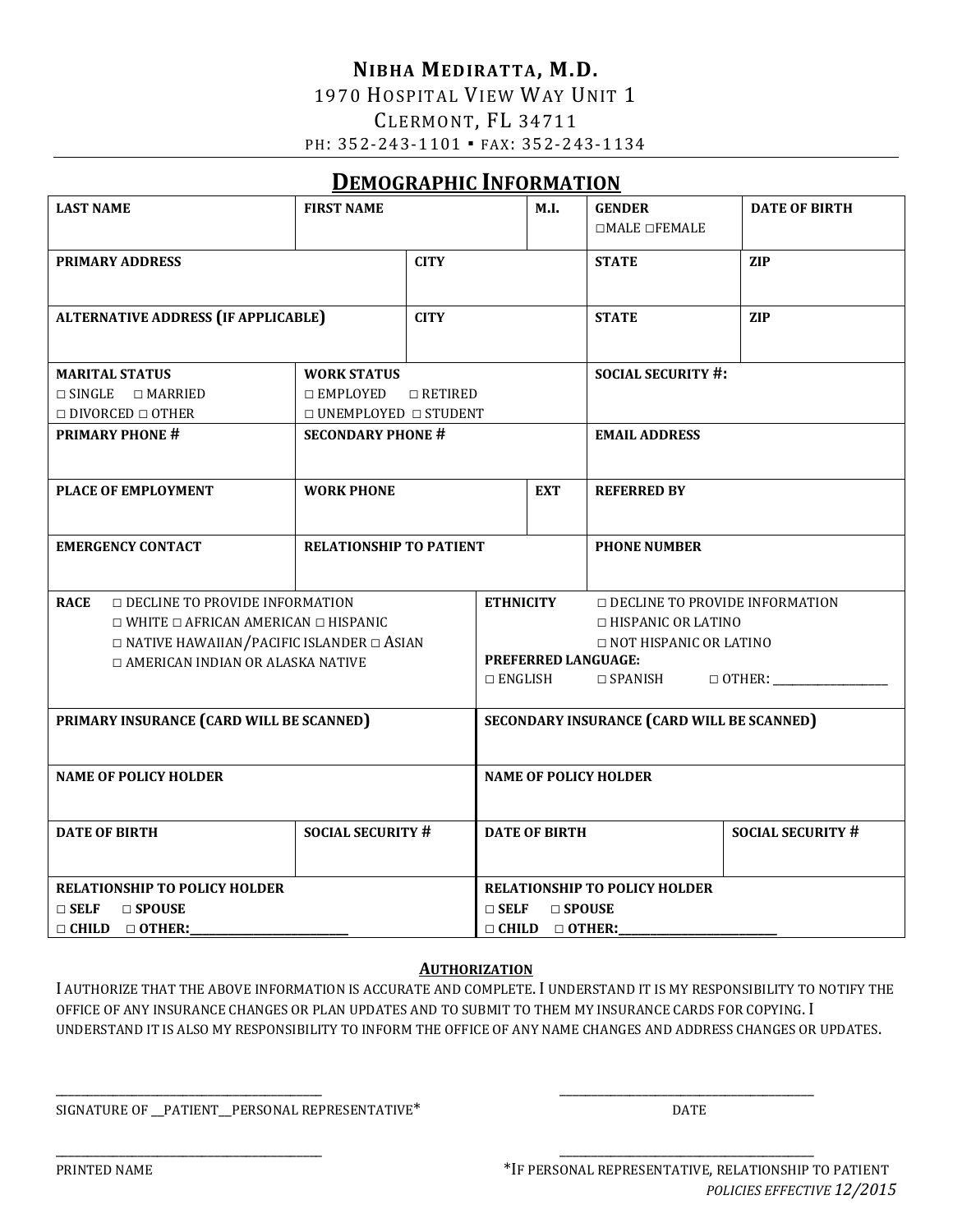### **NIBHA MEDIRATTA, M.D.** 1970 HOSPITAL VIEW WAY UNIT 1 CLERMONT, FL 34711 PH: 352-243-1101 • FAX: 352-243-1134

# **OFFICE AND FINANCIAL POLICIES**

PLEASE READ AND INITIAL OUR OFFICE AND FINANCIAL POLICIES AND SIGN BELOW.

- ANY FORMS THAT NEED TO BE COMPLETED REQUIRING THE DOCTOR'S SIGNATURE(S) AND EXTENSIVE REVIEW OF THE MEDICAL RECORD WILL RESULT IN A \$35.00 CHARGE (**EXAMPLES: FMLA PAPERWORK & DISABILITY FORMS**). **\_\_\_\_\_\_\_INITIAL**
- IF YOU NEED **PRINTED** COPIES OF YOUR MEDICAL RECORDS FOR YOUR **PERSONAL USE**, WE WILL NEED A TWO WEEK NOTICE. THERE WILL BE A CHARGE OF \$1.00 PER PAGE FOR THE FIRST 25 PAGES AND \$0.25 PER PAGE THEREAFTER. THERE WILL BE NO CHARGE FOR MEDICAL RECORDS IF ANOTHER PHYSICIAN OR MEDICAL FACILITY IS REQUESTING THEM. **\_\_\_\_\_\_\_INITIAL**
- THERE WILL BE A \$25.00 CHARGE FOR ALL RETURNED, INSUFFICIENT FUND CHECKS OR STOP PAYMENT CHECKS AND YOU WILL BE REQUIRED TO PAY CASH OR CREDIT CARD ON ALL FUTURE VISITS. **\_\_\_\_\_\_\_INITIAL**
- ALL PATIENTS REQUIRING NON-EMERGENCY APPOINTMENTS WILL BE GIVEN AN APPOINTMENT WITHIN 2 WEEKS OF THEIR REQUEST. EMERGENCY APPOINTMENTS WILL BE WORKED IN THE SAME DAY.**\_\_\_\_\_\_\_INITIAL**
- ALL SELF-PAY PATIENTS WILL BE EXPECTED TO PAY THE FULL PAYMENT ON THE DATE OF SERVICE. THE CURRENT SELF PAY PRICE IS \$100 FOR A FOLLOW UP VISIT. **\_\_\_\_\_\_\_INITIAL**
- YOUR INSURANCE COMPANY REQUIRES US TO COLLECT CO-PAYMENTS AT THE TIME OF SERVICE. WAIVER OF CO-PAYMENTS MAY CONSTITUTE FRAUD UNDER STATE AND FEDERAL LAW. TO REMAIN COMPLIANT, WE COLLECT YOUR CO-PAYMENT AT EACH VISIT. **\_\_\_\_\_\_\_INITIAL**
- ALL PATIENTS WHO DO NOT CONTACT THE OFFICE TO CANCEL OR RESCHEDULE THEIR APPOINTMENT 24 HOURS PRIOR TO THEIR APPOINTMENT TIME WILL BE CHARGED A \$25.00 FEE. IF THERE ARE THREE (3) MISSED APPOINTMENTS WITHOUT PRIOR NOTIFICATION, IT WILL RESULT IN THE IMMEDIATE DISMISSAL FROM OUR PRACTICE. **\_\_\_\_\_\_\_INITIAL**
- WE USE DIAGNOSIS CODES ON YOUR LAB REQUEST TO THE BEST OF OUR KNOWLEDGE AND ACCURACY, HOWEVER, OUR OFFICE *WILL NOT* BE RESPONSIBLE FOR ANY BILL THAT MAY BE INCURRED BY THE INSURANCE OR LAB COMPANY. **\_\_\_\_\_\_\_INITIAL**
- IF YOU HAVE NOT HAD A VISIT WITH ANY OF OUR PROVIDERS IN OVER 2 YEARS, YOUR ACCOUNT WILL BECOME INACTIVE. IF YOU REQUEST TO RE-ESTABLISH WITH OUR PRACTICE, YOU WILL BE CONSIDERED A NEW PATIENT AND THE CURRENT POLICY FOR NEW PATIENT ACCEPTANCE WILL APPLY. **\_\_\_\_\_\_\_INITIAL**
- WE **DO NOT** ALLOW THE RE-ESTABLISHMENT OF A PATIENT ONCE THEY HAVE TRANSFERRED CARE TO ANOTHER PRIMARY CARE PHYSICIAN FOR ANY REASON OTHER THAN CHANGE OF INSURANCE OR DUE TO RELOCATION. **\_\_\_\_\_\_\_INITIAL**

#### **ACKNOWLEDGEMENT**

I ACKNOWLEDGE THAT I HAVE READ AND UNDERSTAND THE **OFFICE AND FINANCIAL POLICIES.** I RECOGNIZE THAT I AM FINANCIALLY RESPONSIBLE FOR ALL SERVICES RENDERED REGARDLESS OF INSURANCE COVERAGE. BY SIGNING THIS FORM, I AGREE THAT I AM FINANCIALLY RESPONSIBLE FOR ANY CO-PAYMENTS, DEDUCTIBLES, AND NON-COVERED FEES.

\_\_\_\_\_\_\_\_\_\_\_\_\_\_\_\_\_\_\_\_\_\_\_\_\_\_\_\_\_\_\_\_\_\_\_\_\_\_\_\_\_\_\_\_\_\_\_ \_\_\_\_\_\_\_\_\_\_\_\_\_\_\_\_\_\_\_\_\_\_\_\_\_\_\_\_\_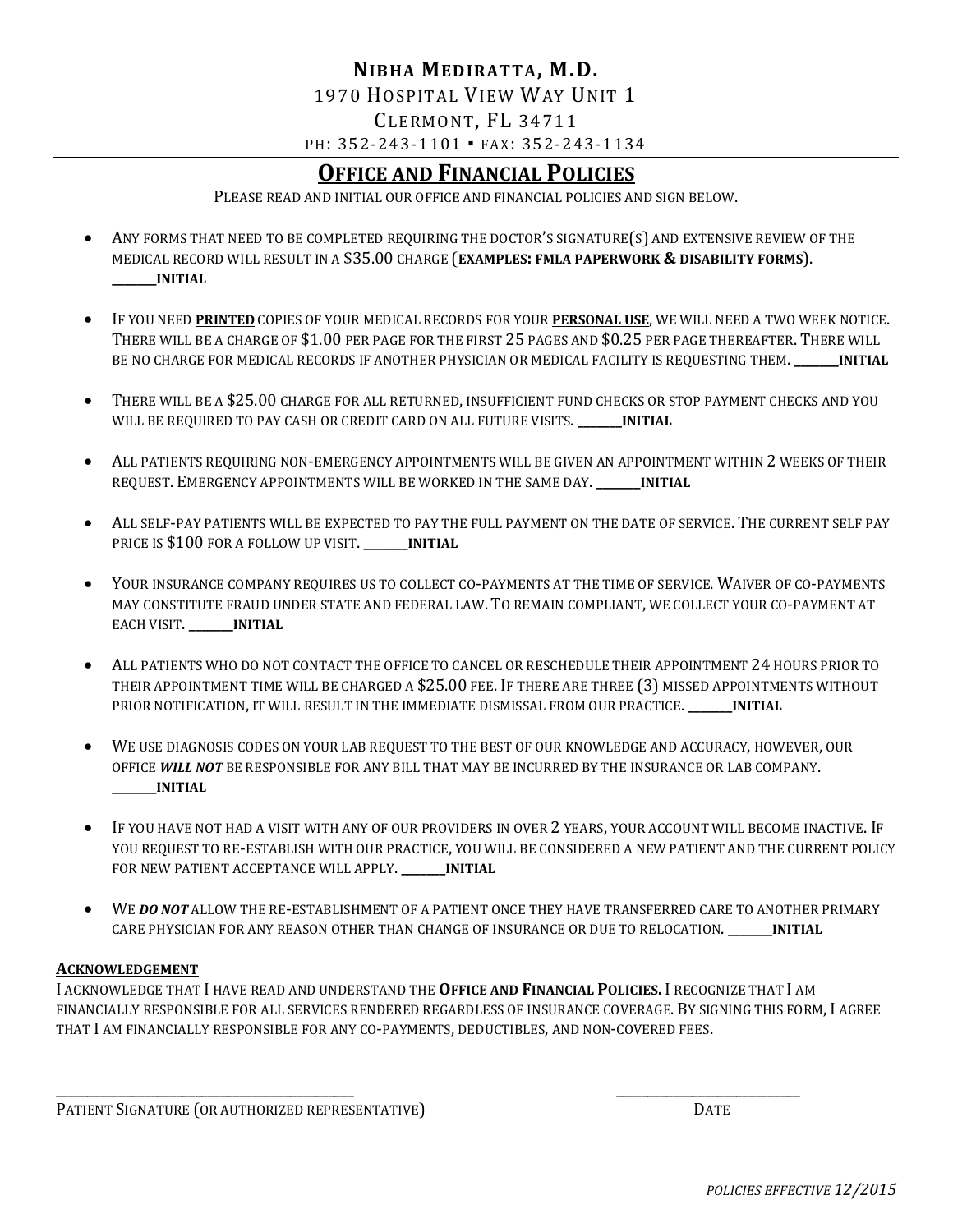# **CONSENT TO ACCESS EXTERNAL PRESCRIPTION HISTORY**

PLEASE SIGN ONLY AFTER YOU READ AND UNDERSTAND THE FOLLOWING:

I AUTHORIZE NIBHA MEDIRATTA, MD PL AND THEIR PROVIDERS TO VIEW MY EXTERNAL PRESCRIPTION HISTORY VIA RXHUB PRESCRIPTION SERVICE. I UNDERSTAND THAT PRESCRIPTION HISTORY FROM MULTIPLE OTHER UNAFFILIATED MEDICAL PROVIDERS, INSURANCE COMPANIES, AND PHARMACY BENEFIT MANAGERS MAY BE VIEWABLE BY MY PROVIDERS AND OFFICE STAFF, AND IT MAY INCLUDE PAST PRESCRIPTIONS FROM SEVERAL YEARS AGO. I UNDERSTAND THIS WILL ALLOW MY PROVIDERS TO BETTER COORDINATE MY CARE AND MEDICATION HISTORY TO MAXIMIZE THE EFFECTIVENESS AND SAFETY OF MY TREATMENT PLAN.

#### **MY SIGNATURE CERTIFIES THAT I HAVE READ, UNDERSTAND AND AUTHORIZE THE ACCESS OF EXTERNAL PRESCRIPTION HISTORY.**

|  | SIGNATURE OF PATIENT AUTHORIZED REPRESENTATIVE* | <b>DATE</b> |
|--|-------------------------------------------------|-------------|
|  |                                                 |             |

PRINTED NAME THE AUTHORIZED REPRESENTATIVE, RELATIONSHIP TO PATIENT

#### **PREFERRED PHARMACY:**

**NAME: \_\_\_\_\_\_\_\_\_\_\_\_\_\_\_\_\_\_\_\_\_\_\_\_\_\_\_\_\_\_\_\_\_\_\_\_\_\_\_\_\_\_\_\_\_\_\_\_\_\_\_\_\_\_\_\_\_\_\_\_\_\_\_\_\_\_\_\_\_\_\_\_\_\_\_\_\_\_ LOCATION: \_\_\_\_\_\_\_\_\_\_\_\_\_\_\_\_\_\_\_\_\_\_\_\_\_\_\_\_\_\_\_\_\_\_\_\_\_\_\_\_\_\_\_\_\_\_\_\_\_\_\_\_\_\_\_\_\_\_\_\_\_\_\_\_\_\_\_\_\_\_\_\_\_\_\_\_\_\_**

**PHONE #: \_\_\_\_\_\_\_\_\_\_\_\_\_\_\_\_\_\_\_\_\_\_\_\_\_\_\_\_\_\_\_\_\_\_\_\_\_\_\_\_\_\_\_\_\_\_\_\_\_\_\_\_\_\_\_\_\_\_\_\_\_\_\_\_\_\_\_\_\_\_\_\_\_\_\_\_\_\_**

*POLICIES EFFECTIVE 12/2015*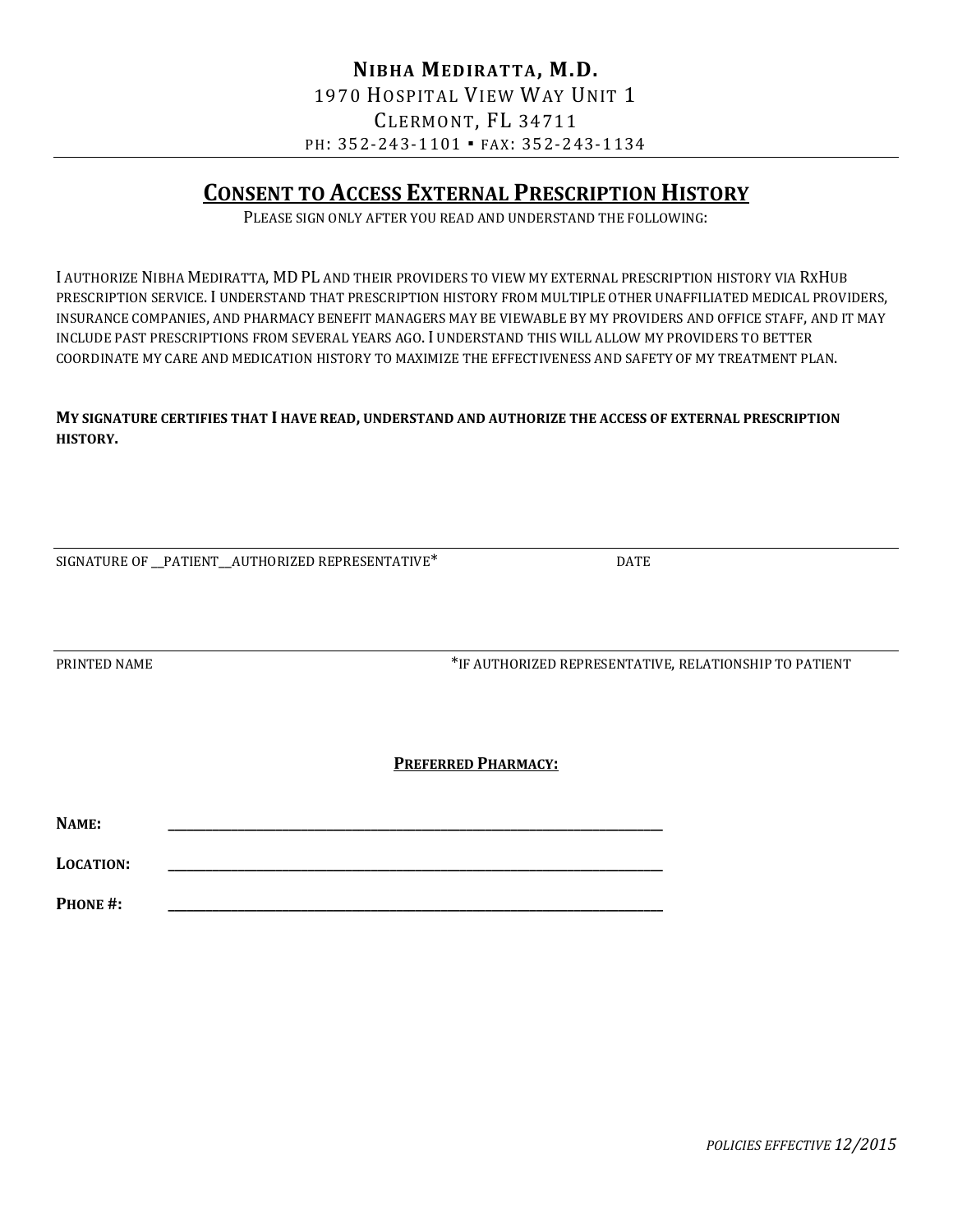### **NIBHA MEDIRATTA, M.D.** 1970 HOSPITAL VIEW WAY UNIT 1 CLERMONT, FL 34711 PH: 352-243-1101 · FAX: 352-243-1134

### **CONSENT TO USE OR DISCLOSE INFORMATION FOR**

### **TREATMENT, PAYMENT OR HEALTH CARE OPERATIONS & HIPAA NOTICE OF PRIVACY PRACTICES**

THE PATIENT HEREBY CONSENTS TO THE USE OR DISCLOSURE OF HIS/HER INDIVIDUALLY IDENTIFIABLE HEALTH INFORMATION ("PROTECTED HEALTH INFORMATION") AND PATIENT MEDICAL RECORD INFORMATION BY **NIBHA MEDIRATTA, M.D.** IN ORDER TO CARRY OUT TREATMENT, PAYMENT, OR HEALTH CARE OPERATIONS. THE PATIENT SHOULD REVIEW THE PRACTICE'S NOTICE OF PRIVACY PRACTICES FOR A MORE COMPLETE DESCRIPTION OF THE POTENTIAL USES AND DISCLOSURES OF SUCH INFORMATION, AND THE PATIENT HAS THE RIGHT TO REVIEW SUCH NOTICE PRIOR TO SIGNING THIS CONSENT FORM.

THE PRACTICE RESERVES FOR ITSELF THE RIGHT TO CHANGE THE TERMS OF ITS NOTICE OF PRIVACY PRACTICES AT ANY TIME. IF THE PRACTICE DOES CHANGE THE TERMS OF ITS NOTICE OF PRIVACY PRACTICES, PATIENT MAY OBTAIN A COPY OF THE REVISED NOTICE IN THE OFFICE OR BY SENDING A WRITTEN REQUEST TO NIBHA MEDIRATTA, M.D., 1970 HOSPITAL VIEW WAY, UNIT 1, **CLERMONT, FL 34711.**

PATIENT RETAINS THE RIGHT TO REQUEST THAT THE PRACTICE FURTHER RESTRICT HOW HIS/HER PROTECTED HEALTH INFORMATION IS USED OR DISCLOSED TO CARRY OUT TREATMENT, PAYMENT, OR HEALTH CARE OPERATIONS. THE PRACTICE IS NOT REQUIRED TO AGREE TO SUCH REQUESTED RESTRICTIONS; HOWEVER, IF THE PRACTICE DOES AGREE TO PATIENT'S REQUESTED RESTRICTION(S), SUCH RESTRICTIONS ARE THEN BINDING ON THE PRACTICE.

**PATIENT ACKNOWLEDGES AND AGREES THAT THE PRACTICE MAY DISCLOSE PATIENT'S PROTECTED HEALTH INFORMATION AND PATIENT MEDICAL RECORD INFORMATION TO THE FOLLOWING INDIVIDUALS WHO ARE EITHER THE PATIENT'S FAMILY MEMBERS, LEGAL REPRESENTATIVES, GUARDIANS, HEALTH CARE SURROGATES, OR HAVE POWER OF ATTORNEY ON BEHALF OF THE PATIENT:**

WITH THIS CONSENT, NIBHA MEDIRATTA, MD, PL OR THEIR PROVIDERS MAY DISCUSS MY MEDICAL INFORMATION WITH:

| NAME: | RELATIONSHIP: | PHONE #: |
|-------|---------------|----------|
| NAME: | RELATIONSHIP: | PHONE#:  |
| NAME: | RELATIONSHIP: | PHONE#:  |

THE PATIENT AGREES THAT THE PRACTICE MAY DISCLOSE THE FOLLOWING TYPES OF INFORMATION CONTAINED IN THE PATIENT'S MEDICAL RECORDS (PLEASE **INITIAL** THE APPROPRIATE CATEGORIES LISTED BELOW):

- \_\_\_\_\_ HIV/AIDS INFORMATION
- MENTAL HEALTH INFORMATION
- SUBSTANCE ABUSE INFORMATION
	- SEXUALLY TRANSMITTED DISEASE INFORMATION

PATIENT AGREES AND CONSENTS TO THE PRACTICE RELEASING INFORMATION TO PATIENT IN THE FOLLOWING ALTERNATIVE MANNERS (PLEASE **INITIAL** THE APPROPRIATE SPACES BELOW):

| VIA E-MAIL TO THE PATIENT'S DESIGNATED E-MAIL ADDRESS WHICH IS:                                                                                                                       |
|---------------------------------------------------------------------------------------------------------------------------------------------------------------------------------------|
|                                                                                                                                                                                       |
| VIA REGULAR MAIL WITH ANY ENVELOPES BEING MARKED PERSONAL AND<br>CONFIDENTIAL AND ADDRESSED TO PATIENT.                                                                               |
| VIA TELEPHONE, IF PATIENT CONTACTS THE PRACTICE AND PROVIDES THE<br>APPROPRIATE INFORMATION (INCLUDING THE PATIENT'S NAME, SOCIAL<br>SECURITY NUMBER AND UNIQUE PERSONAL IDENTIFIER). |